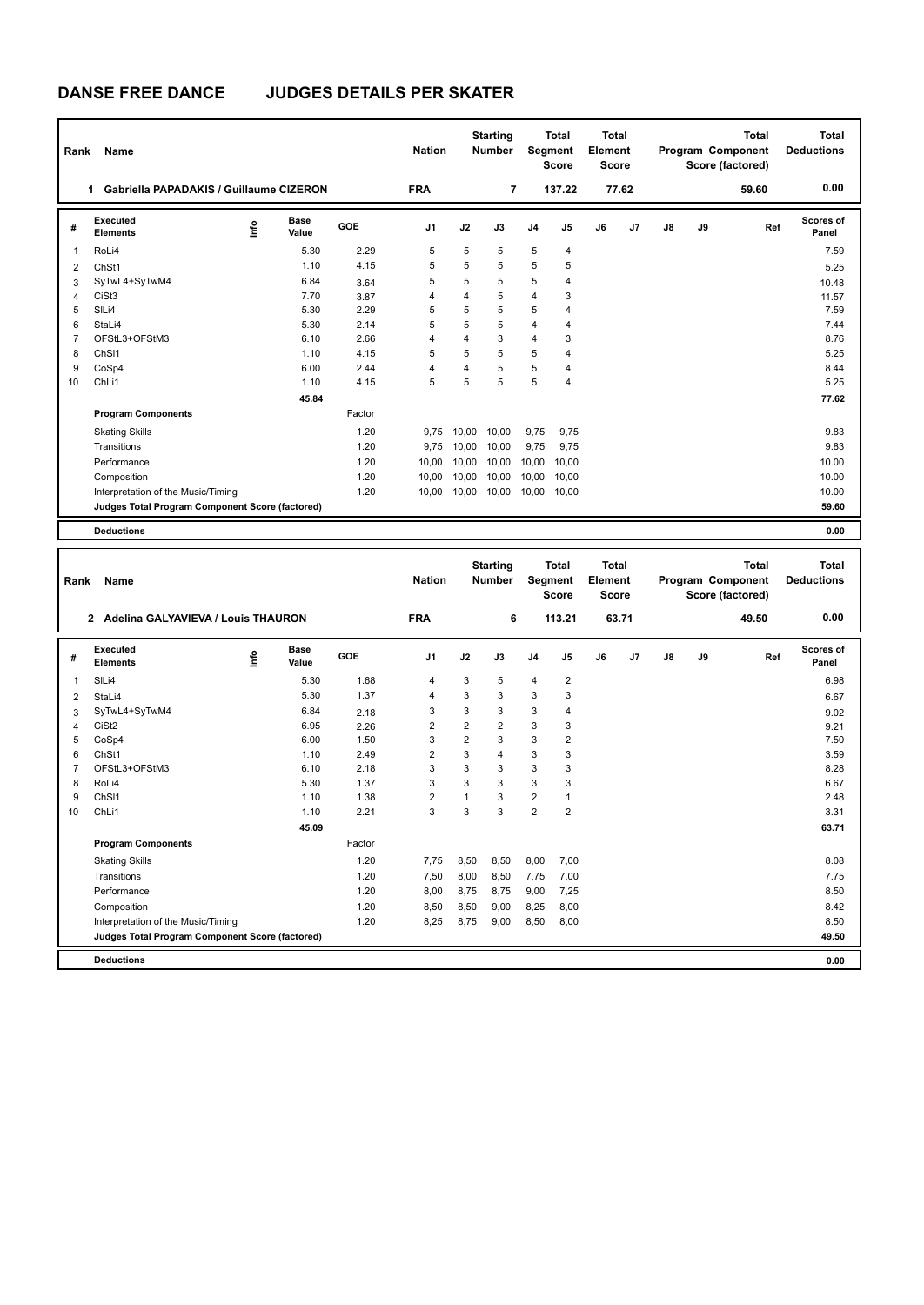### **DANSE FREE DANCE JUDGES DETAILS PER SKATER**

| Rank           | <b>Name</b>                                     |      |                      |        | <b>Nation</b>  |                | <b>Starting</b><br><b>Number</b> | Segment        | <b>Total</b><br><b>Score</b> | <b>Total</b><br>Element<br><b>Score</b> |       |               |    | <b>Total</b><br>Program Component<br>Score (factored) | Total<br><b>Deductions</b> |
|----------------|-------------------------------------------------|------|----------------------|--------|----------------|----------------|----------------------------------|----------------|------------------------------|-----------------------------------------|-------|---------------|----|-------------------------------------------------------|----------------------------|
|                | Evgenia LOPAREVA / Geoffrey BRISSAUD<br>3       |      |                      |        | <b>FRA</b>     |                | 5                                |                | 111.48                       |                                         | 63.28 |               |    | 48.20                                                 | 0.00                       |
| #              | Executed<br><b>Elements</b>                     | ١nfo | <b>Base</b><br>Value | GOE    | J <sub>1</sub> | J2             | J3                               | J <sub>4</sub> | $\mathsf{J}5$                | J6                                      | J7    | $\mathsf{J}8$ | J9 | Ref                                                   | Scores of<br>Panel         |
| $\overline{1}$ | OFStL3+OFStM3                                   |      | 6.10                 | 1.70   | 2              | 1              | 3                                | $\overline{2}$ | 3                            |                                         |       |               |    |                                                       | 7.80                       |
| 2              | SyTwL4+SyTwM4                                   |      | 6.84                 | 1.94   | 3              | $\overline{2}$ | $\overline{2}$                   | 3              | 3                            |                                         |       |               |    |                                                       | 8.78                       |
| 3              | ChSp1                                           |      | 1.10                 | 2.49   | 3              | 3              | 3                                | $\overline{4}$ | 3                            |                                         |       |               |    |                                                       | 3.59                       |
| $\overline{4}$ | SILi4+RoLi4                                     |      | 10.60                | 2.74   | 3              | $\overline{2}$ | 3                                | 3              | $\overline{4}$               |                                         |       |               |    |                                                       | 13.34                      |
| 5              | SeSt3                                           |      | 7.70                 | 1.94   | $\overline{2}$ | $\mathbf{1}$   | $\overline{2}$                   | $\overline{2}$ | $\overline{2}$               |                                         |       |               |    |                                                       | 9.64                       |
| 6              | ChS <sub>11</sub>                               |      | 1.10                 | 1.66   | $\overline{2}$ | $\overline{2}$ | $\overline{2}$                   | $\overline{2}$ | 3                            |                                         |       |               |    |                                                       | 2.76                       |
| $\overline{7}$ | CoSp4                                           |      | 6.00                 | 1.13   | $\overline{2}$ | $\overline{2}$ | $\overline{2}$                   | $\overline{2}$ | 3                            |                                         |       |               |    |                                                       | 7.13                       |
| 8              | ChSt1                                           |      | 1.10                 | 2.77   | 2              | 3              | 3                                | $\overline{4}$ | 5                            |                                         |       |               |    |                                                       | 3.87                       |
| 9              | CuLi4                                           |      | 5.30                 | 1.07   | $\overline{2}$ | $\overline{2}$ | $\overline{2}$                   | 3              | 3                            |                                         |       |               |    |                                                       | 6.37                       |
|                |                                                 |      | 45.84                |        |                |                |                                  |                |                              |                                         |       |               |    |                                                       | 63.28                      |
|                | <b>Program Components</b>                       |      |                      | Factor |                |                |                                  |                |                              |                                         |       |               |    |                                                       |                            |
|                | <b>Skating Skills</b>                           |      |                      | 1.20   | 7.75           | 7,50           | 7.75                             | 7,75           | 7,50                         |                                         |       |               |    |                                                       | 7.67                       |
|                | Transitions                                     |      |                      | 1.20   | 7,50           | 7,75           | 8,25                             | 8,00           | 7,50                         |                                         |       |               |    |                                                       | 7.75                       |
|                | Performance                                     |      |                      | 1.20   | 8,25           | 8,00           | 8,25                             | 8.00           | 8.00                         |                                         |       |               |    |                                                       | 8.08                       |
|                | Composition                                     |      |                      | 1.20   | 8,25           | 7,50           | 8,75                             | 8,50           | 8,75                         |                                         |       |               |    |                                                       | 8.50                       |
|                | Interpretation of the Music/Timing              |      |                      | 1.20   | 8,00           | 8,00           | 8,50                             | 8,00           | 8,50                         |                                         |       |               |    |                                                       | 8.17                       |
|                | Judges Total Program Component Score (factored) |      |                      |        |                |                |                                  |                |                              |                                         |       |               |    |                                                       | 48.20                      |
|                | <b>Deductions</b>                               |      |                      |        |                |                |                                  |                |                              |                                         |       |               |    |                                                       | 0.00                       |

e Wrong edge

| Rank           | Name                                            |   |                      |         | <b>Nation</b>  |                | <b>Starting</b><br><b>Number</b> | Segment        | <b>Total</b><br><b>Score</b> | <b>Total</b><br>Element<br><b>Score</b> |                |    |    | <b>Total</b><br>Program Component<br>Score (factored) | <b>Total</b><br><b>Deductions</b> |
|----------------|-------------------------------------------------|---|----------------------|---------|----------------|----------------|----------------------------------|----------------|------------------------------|-----------------------------------------|----------------|----|----|-------------------------------------------------------|-----------------------------------|
|                | Marie Jade LAURIAULT / Romain LE GAC<br>4       |   |                      |         | <b>FRA</b>     |                | 4                                |                | 108.88                       |                                         | 60.58          |    |    | 49.30                                                 | $-1.00$                           |
| #              | Executed<br><b>Elements</b>                     | ۴ | <b>Base</b><br>Value | GOE     | J <sub>1</sub> | J2             | J3                               | J <sub>4</sub> | J <sub>5</sub>               | J6                                      | J <sub>7</sub> | J8 | J9 | Ref                                                   | <b>Scores of</b><br>Panel         |
| 1              | RoLi4                                           |   | 5.30                 | 1.52    | 3              | 4              | 4                                | 3              | 3                            |                                         |                |    |    |                                                       | 6.82                              |
| 2              | SyTwL4+SyTwM4                                   |   | 6.84                 | 2.18    | 3              | 3              | 3                                | 3              | 3                            |                                         |                |    |    |                                                       | 9.02                              |
| 3              | DiSt <sub>2</sub>                               |   | 6.95                 | 1.94    | $\overline{2}$ | $\overline{2}$ | $\overline{2}$                   | $\overline{2}$ | $\mathbf{1}$                 |                                         |                |    |    |                                                       | 8.89                              |
| 4              | CuLi4+StaLi4                                    |   | 10.60                | 3.35    | $\overline{4}$ | 5              | 3                                | $\overline{4}$ | 3                            |                                         |                |    |    |                                                       | 13.95                             |
| 5              | CoSp4                                           |   | 6.00                 | 1.50    | 3              | 3              | $\overline{2}$                   | 3              | 1                            |                                         |                |    |    |                                                       | 7.50                              |
| 6              | OFStL2+OFStM3                                   |   | 5.72                 | 1.46    | $\mathbf{1}$   | $\overline{2}$ | $\overline{2}$                   | $\overline{2}$ | $\overline{2}$               |                                         |                |    |    |                                                       | 7.18                              |
| $\overline{7}$ | ChS <sub>11</sub>                               | F | 1.10                 | $-0.51$ | $-3$           | $-2$           | $-3$                             | $-2$           | $-2$                         |                                         |                |    |    |                                                       | 0.59                              |
| 8              | ChSt1                                           |   | 1.10                 | 1.94    | $\overline{2}$ | 3              | 3                                | $\overline{2}$ | $\mathbf{1}$                 |                                         |                |    |    |                                                       | 3.04                              |
| 9              | ChLi1                                           |   | 1.10                 | 2.49    | 3              | 3              | 4                                | $\overline{2}$ | 3                            |                                         |                |    |    |                                                       | 3.59                              |
|                |                                                 |   | 44.71                |         |                |                |                                  |                |                              |                                         |                |    |    |                                                       | 60.58                             |
|                | <b>Program Components</b>                       |   |                      | Factor  |                |                |                                  |                |                              |                                         |                |    |    |                                                       |                                   |
|                | <b>Skating Skills</b>                           |   |                      | 1.20    | 8,25           | 8,50           | 8,25                             | 8,25           | 6,75                         |                                         |                |    |    |                                                       | 8.25                              |
|                | Transitions                                     |   |                      | 1.20    | 8,00           | 8,00           | 8,00                             | 8,00           | 6,00                         |                                         |                |    |    |                                                       | 8.00                              |
|                | Performance                                     |   |                      | 1.20    | 8.50           | 8.75           | 8.25                             | 8.25           | 6.00                         |                                         |                |    |    |                                                       | 8.33                              |
|                | Composition                                     |   |                      | 1.20    | 8,25           | 9,00           | 8,25                             | 8,25           | 7,00                         |                                         |                |    |    |                                                       | 8.25                              |
|                | Interpretation of the Music/Timing              |   |                      | 1.20    | 8,50           | 8,75           | 8,00                             | 8,25           | 7.00                         |                                         |                |    |    |                                                       | 8.25                              |
|                | Judges Total Program Component Score (factored) |   |                      |         |                |                |                                  |                |                              |                                         |                |    |    |                                                       | 49.30                             |
| $F = F - H$    | <b>Deductions</b>                               |   | Falls:               | $-1.00$ |                |                |                                  |                |                              |                                         |                |    |    |                                                       | $-1.00$                           |

F Fall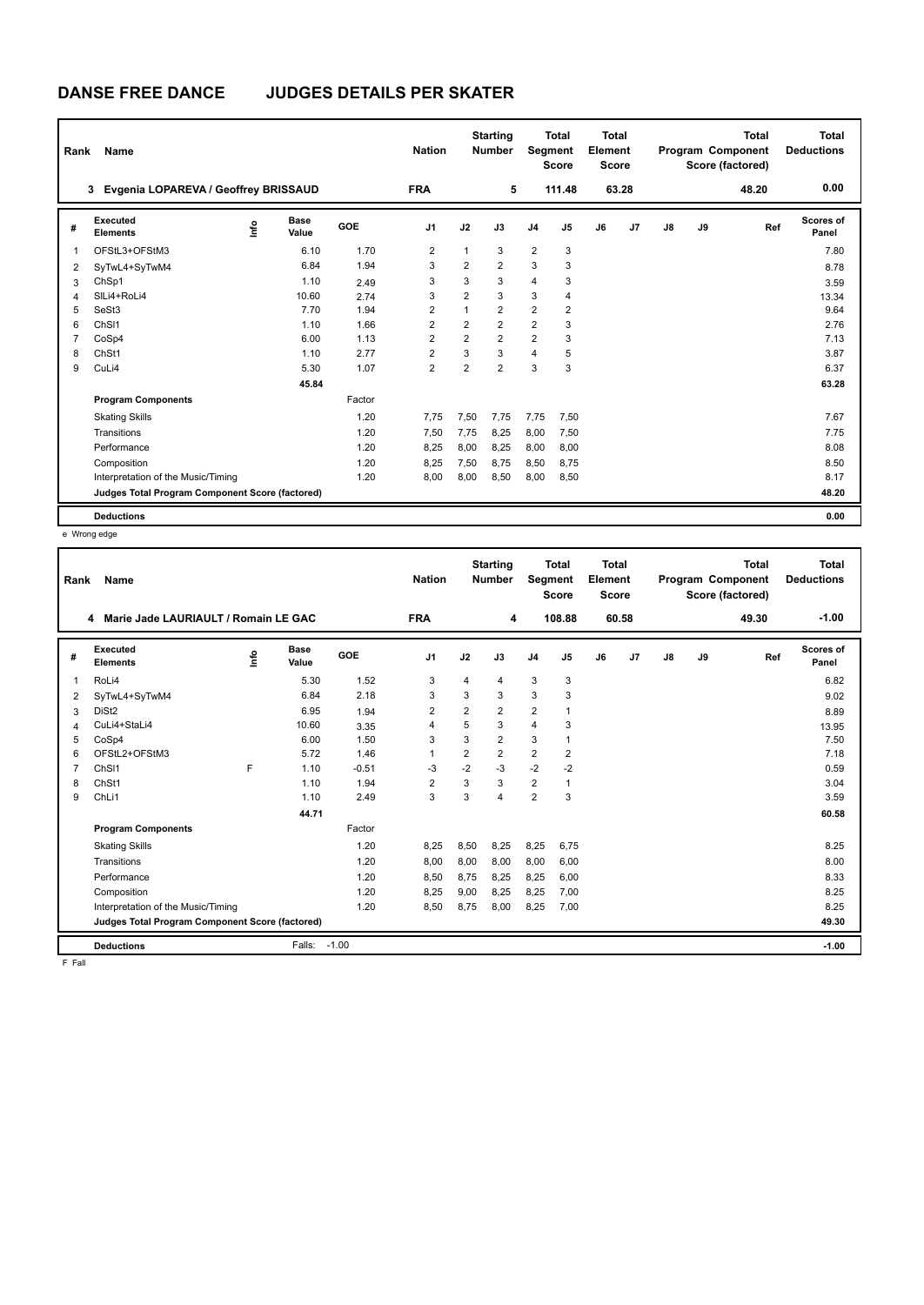H

# **DANSE FREE DANCE JUDGES DETAILS PER SKATER**

| Rank           | <b>Name</b>                                     | <b>Nation</b>              |                 | <b>Starting</b><br><b>Number</b> |                | <b>Total</b><br>Segment<br><b>Score</b> | <b>Total</b><br>Element<br><b>Score</b> |                                         | Program Component                |                | <b>Total</b><br>Score (factored) | <b>Total</b><br><b>Deductions</b> |                                                       |                                   |
|----------------|-------------------------------------------------|----------------------------|-----------------|----------------------------------|----------------|-----------------------------------------|-----------------------------------------|-----------------------------------------|----------------------------------|----------------|----------------------------------|-----------------------------------|-------------------------------------------------------|-----------------------------------|
|                | Julia WAGRET / Pierre SOUQUET-BASIEGE<br>5      |                            |                 | <b>FRA</b>                       |                | 3                                       |                                         | 92.24                                   |                                  | 50.64          |                                  |                                   | 41.60                                                 | 0.00                              |
| #              | Executed<br><b>Elements</b>                     | <b>Base</b><br>۴ů<br>Value | GOE             | J <sub>1</sub>                   | J2             | J3                                      | J <sub>4</sub>                          | J5                                      | J6                               | J <sub>7</sub> | J8                               | J9                                | Ref                                                   | <b>Scores of</b><br>Panel         |
| $\overline{1}$ | StaLi4                                          |                            | 1.37<br>5.30    | 3                                | 3              | 3                                       | 3                                       | 3                                       |                                  |                |                                  |                                   |                                                       | 6.67                              |
| $\overline{2}$ | SyTwL4+SyTwM2                                   |                            | 6.09<br>$-0.97$ | $-2$                             | $-1$           | $-2$                                    | $\mathbf 0$                             | $-1$                                    |                                  |                |                                  |                                   |                                                       | 5.12                              |
| 3              | DiSt <sub>2</sub>                               |                            | 6.95<br>1.29    | 1                                | 1              | $\overline{2}$                          | $\overline{2}$                          | 0                                       |                                  |                |                                  |                                   |                                                       | 8.24                              |
| 4              | RoLi4                                           |                            | 5.30<br>0.77    | 1                                | $\overline{2}$ | $\mathbf{1}$                            | $\overline{2}$                          | 3                                       |                                  |                |                                  |                                   |                                                       | 6.07                              |
| 5              | CoSp4                                           |                            | 0.75<br>6.00    | 2                                | 0              | $\mathbf{1}$                            | 2                                       | 1                                       |                                  |                |                                  |                                   |                                                       | 6.75                              |
| 6              | ChSt1                                           |                            | 1.10<br>1.11    | $\mathbf 0$                      | $\overline{2}$ | $\overline{2}$                          | 1                                       | $\mathbf 1$                             |                                  |                |                                  |                                   |                                                       | 2.21                              |
| $\overline{7}$ | OFStL1+OFStM1                                   |                            | 4.84<br>0.24    | $-1$                             | 0              | $\Omega$                                | $\mathbf{1}$                            | $\mathbf{1}$                            |                                  |                |                                  |                                   |                                                       | 5.08                              |
| 8              | SIL <sub>i4</sub>                               |                            | 5.30<br>1.07    | $\overline{2}$                   | $\overline{2}$ | 3                                       | 3                                       | $\overline{2}$                          |                                  |                |                                  |                                   |                                                       | 6.37                              |
| 9              | ChLi1                                           |                            | 1.38<br>1.10    | $\overline{2}$                   | $\overline{2}$ | $\mathbf{1}$                            | $\mathbf{1}$                            | 2                                       |                                  |                |                                  |                                   |                                                       | 2.48                              |
| 10             | ChS <sub>11</sub>                               |                            | 0.55<br>1.10    | $\mathbf{1}$                     | $\Omega$       | $\mathbf{1}$                            | $\mathbf{1}$                            | $\mathbf 0$                             |                                  |                |                                  |                                   |                                                       | 1.65                              |
|                |                                                 |                            | 43.08           |                                  |                |                                         |                                         |                                         |                                  |                |                                  |                                   |                                                       | 50.64                             |
|                | <b>Program Components</b>                       |                            | Factor          |                                  |                |                                         |                                         |                                         |                                  |                |                                  |                                   |                                                       |                                   |
|                | <b>Skating Skills</b>                           |                            | 1.20            | 7,00                             | 7,25           | 7,00                                    | 7,00                                    | 6,25                                    |                                  |                |                                  |                                   |                                                       | 7.00                              |
|                | Transitions                                     |                            | 1.20            | 7,00                             | 6,75           | 7,25                                    | 6,75                                    | 6,00                                    |                                  |                |                                  |                                   |                                                       | 6.83                              |
|                | Performance                                     |                            | 1.20            | 6,75                             | 7,00           | 6,75                                    | 7,00                                    | 5,75                                    |                                  |                |                                  |                                   |                                                       | 6.83                              |
|                | Composition                                     |                            | 1.20            | 7,25                             | 7,00           | 7,25                                    | 7,25                                    | 7,00                                    |                                  |                |                                  |                                   |                                                       | 7.17                              |
|                | Interpretation of the Music/Timing              |                            | 1.20            | 7,25                             | 6,75           | 7,50                                    | 6,50                                    | 6,00                                    |                                  |                |                                  |                                   |                                                       | 6.83                              |
|                | Judges Total Program Component Score (factored) |                            |                 |                                  |                |                                         |                                         |                                         |                                  |                |                                  |                                   |                                                       | 41.60                             |
|                | <b>Deductions</b>                               |                            |                 |                                  |                |                                         |                                         |                                         |                                  |                |                                  |                                   |                                                       | 0.00                              |
|                |                                                 |                            |                 |                                  |                |                                         |                                         |                                         |                                  |                |                                  |                                   |                                                       |                                   |
| Rank           | <b>Name</b>                                     |                            |                 | <b>Nation</b>                    |                | <b>Starting</b><br><b>Number</b>        |                                         | <b>Total</b><br>Segment<br><b>Score</b> | <b>Total</b><br>Element<br>Score |                |                                  |                                   | <b>Total</b><br>Program Component<br>Score (factored) | <b>Total</b><br><b>Deductions</b> |
|                | 6 Natacha I AGOUGE / Arnaud CAFFA               |                            |                 | <b>FRA</b>                       |                | 2                                       |                                         | 86 12                                   |                                  | 47.52          |                                  |                                   | 40.60                                                 | $-2.00$                           |

|    | Natacha LAGOUGE / Arnaud CAFFA<br>6             |      |                      |         | <b>FRA</b>     |                | 2              |                | 86.12          |    | 47.52          |               |    | 40.60 | $-2.00$                   |
|----|-------------------------------------------------|------|----------------------|---------|----------------|----------------|----------------|----------------|----------------|----|----------------|---------------|----|-------|---------------------------|
| #  | <b>Executed</b><br><b>Elements</b>              | lnfo | <b>Base</b><br>Value | GOE     | J <sub>1</sub> | J2             | J3             | J <sub>4</sub> | J <sub>5</sub> | J6 | J <sub>7</sub> | $\mathsf{J}8$ | J9 | Ref   | <b>Scores of</b><br>Panel |
| 1  | SyTwL4+SyTwM4                                   |      | 6.84                 | 1.46    | $\overline{2}$ | $\overline{2}$ | $\overline{1}$ | 2              | $\overline{2}$ |    |                |               |    |       | 8.30                      |
| 2  | DiSt <sub>2</sub>                               |      | 6.95                 | 0.97    | $\overline{1}$ |                | 1              | 1              |                |    |                |               |    |       | 7.92                      |
| 3  | OFStL2+OFStM3                                   |      | 5.72                 | 0.72    |                |                |                | 1              | $\overline{2}$ |    |                |               |    |       | 6.44                      |
| 4  | CuLi4                                           |      | 5.30                 | 0.92    | 3              | $\Omega$       |                | $\overline{2}$ | 3              |    |                |               |    |       | 6.22                      |
| 5  | ChSp1                                           |      | 1.10                 | 1.94    | $\overline{2}$ |                | 2              | 3              | 3              |    |                |               |    |       | 3.04                      |
| 6  | CoSp2                                           |      | 4.50                 | 0.75    |                |                |                | $\overline{2}$ | 2              |    |                |               |    |       | 5.25                      |
|    | RoLi4                                           |      | 5.30                 | 0.92    | 2              | $\overline{2}$ |                | $\overline{2}$ | 2              |    |                |               |    |       | 6.22                      |
| 8  | ChSt1                                           |      | 1.10                 | 0.55    | $\overline{2}$ | $-1$           | $\Omega$       | 1              |                |    |                |               |    |       | 1.65                      |
| 9  | ChSI1                                           |      | 1.10                 | 1.38    | $\overline{2}$ | $\Omega$       | $\overline{1}$ | $\overline{2}$ | $\overline{2}$ |    |                |               |    |       | 2.48                      |
| 10 | StaLi                                           |      | 0.00                 | 0.00    |                |                |                |                |                |    |                |               |    |       | 0.00                      |
|    |                                                 |      | 37.91                |         |                |                |                |                |                |    |                |               |    |       | 47.52                     |
|    | <b>Program Components</b>                       |      |                      | Factor  |                |                |                |                |                |    |                |               |    |       |                           |
|    | <b>Skating Skills</b>                           |      |                      | 1.20    | 7,25           | 7,00           | 6,75           | 6,50           | 6,00           |    |                |               |    |       | 6.75                      |
|    | Transitions                                     |      |                      | 1.20    | 6,75           | 6,75           | 7,00           | 6,50           | 5,50           |    |                |               |    |       | 6.67                      |
|    | Performance                                     |      |                      | 1.20    | 7,25           | 6,50           | 6,75           | 6,75           | 5,75           |    |                |               |    |       | 6.67                      |
|    | Composition                                     |      |                      | 1.20    | 7,50           | 7,00           | 7,50           | 6,50           | 7,00           |    |                |               |    |       | 7.17                      |
|    | Interpretation of the Music/Timing              |      |                      | 1.20    | 7,50           | 6,75           | 7,00           | 6,00           | 6,00           |    |                |               |    |       | 6.58                      |
|    | Judges Total Program Component Score (factored) |      |                      |         |                |                |                |                |                |    |                |               |    |       | 40.60                     |
|    | <b>Deductions</b>                               |      | Extended lifts:      | $-2.00$ |                |                |                |                |                |    |                |               |    |       | $-2.00$                   |